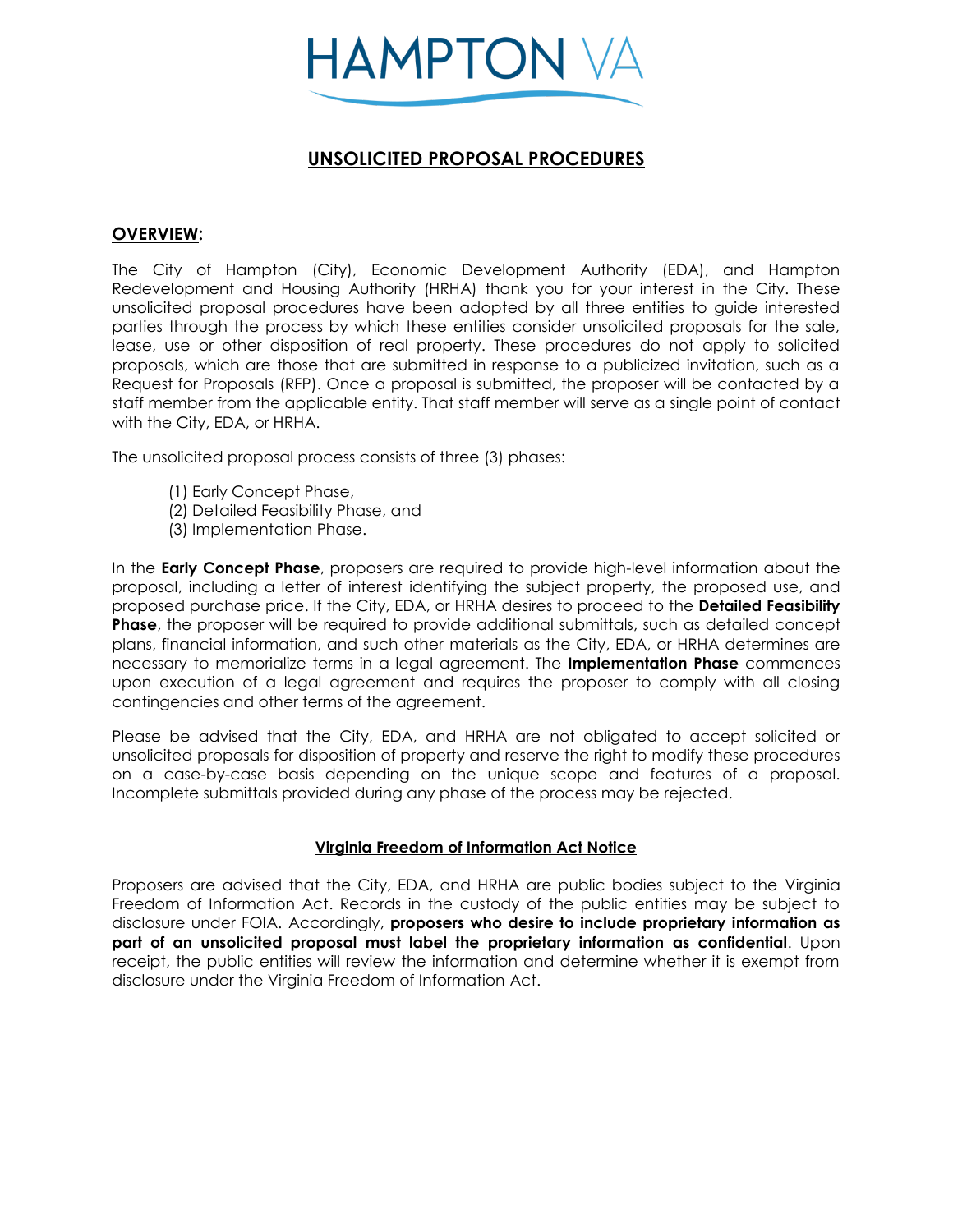

# **EARLY CONCEPT PHASE:**

In the Early Concept Phase, proposers are asked to provide high-level information about the proposal. Staff will receive the proposal, perform a completeness check, and forward the materials to City management, HRHA, Economic Development, Finance, City Attorney, Community Development, and other staff for review. Once staff recommendations are compiled, the matter may be set for discussion with the City Council, EDA, and/or HRHA in closed session. Alternatively, the public entities may reject the proposal prior to any closed session discussion if it is inconsistent with adopted policy or future plans for the property. If rejected, the public entities will provide a written explanation to the proposer as well as any alternative paths available.

- A. Submittal Requirements: Each proposal must contain, at a minimum, the following information with documentation suitable for evaluation, unless waived or modified by the public entities:
	- 1. A letter of interest explaining the proposer's interest and commitment to develop the parcel(s).
	- 2. A written detailed description of the proposed development including the types of uses, square footage of each use, and the development objectives (e.g., key outcomes, such as jobs).
	- 3. A proposed price to be paid for the parcel(s).
	- 4. Any must-have conditions of the proposer (e.g., access from a certain street; particular uses permitted).
	- 5. Illustrative drawing(s) of the proposed development and/or examples of comparable completed projects. Such drawings may, but are not required to be, prepared by a design professional.
	- 6. Proposed timeline for development.
	- 7. A statement of qualifications of the development team including resumes of key individuals and examples of previous development work. Please indicate whether the team has worked together on past projects. Financial information about the development team may be required upon request.
	- 8. Other information pertinent to the proposal that the City, EDA, or HRHA may require.
- B. Tools Available: During or at the conclusion of this phase, the public entities may agree to execute a **letter of intent**, **non-disclosure agreement**, **right of entry agreement**, or other similar agreement(s) to facilitate due diligence by the proposer and to indicate a willingness to proceed to the Detailed Feasibility Phase, if appropriate.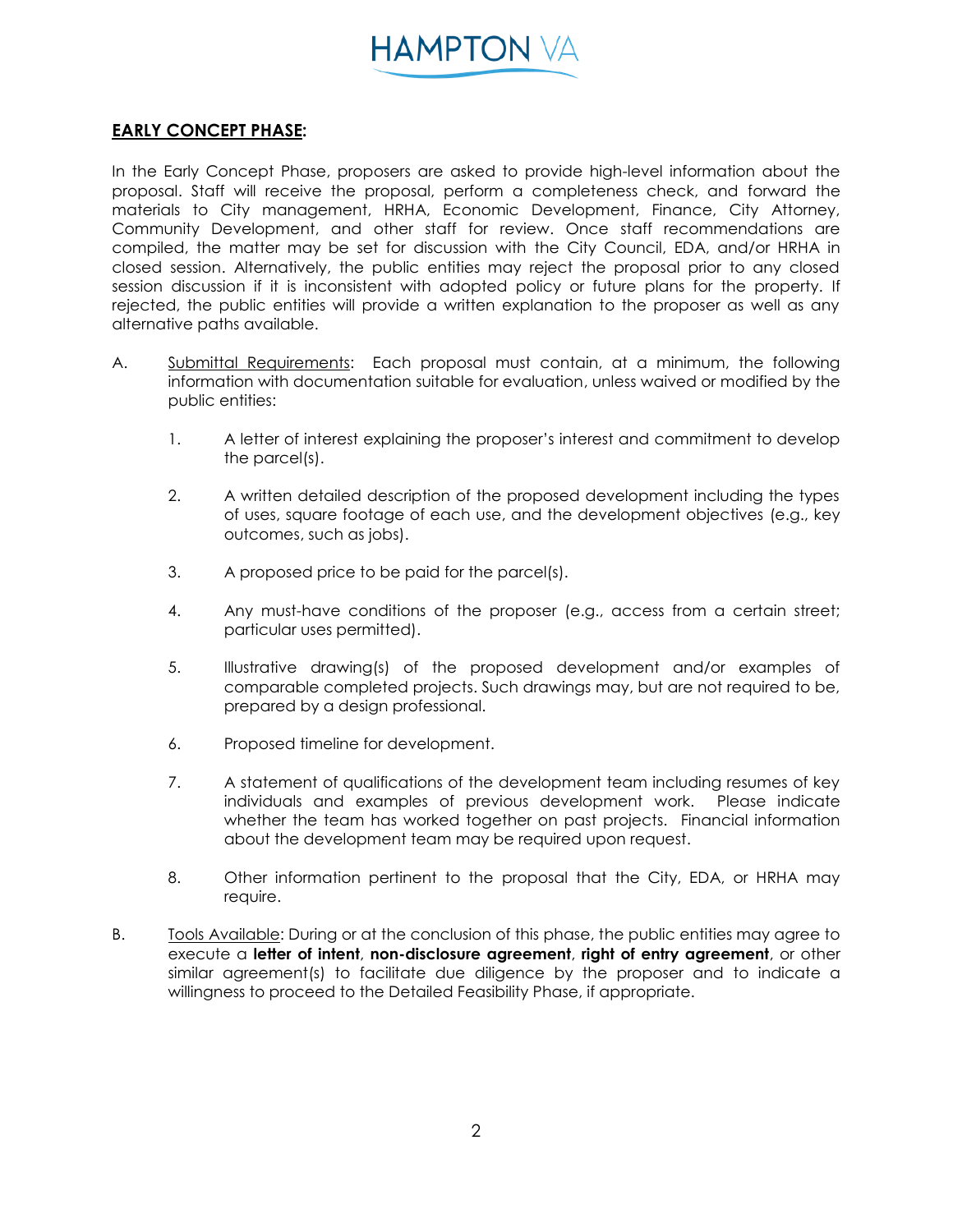

# **DETAILED FEASIBILITY PHASE:**

Upon receipt of notice from the City, EDA, or HRHA that the entity desires to proceed to the Detailed Feasibility Phase, the proposer will be required to provide the additional submittals identified below, as well as any other materials or information that the entity determines are necessary to complete the Detailed Feasibility Phase and to memorialize terms in a legal agreement and/or term sheet. Some of the submittals identified below may be required as part of the Implementation Phase rather than Detailed Feasibility Phase, at the discretion of the public entity. For example, a detailed conceptual plan may be required as a closing contingency after execution of a development agreement.

- A. Submittal Requirements: Each proposal must contain, at a minimum, the following information with documentation suitable for evaluation, unless waived or modified by the public entities:
	- 1. Financial information for the proposal including acquisition costs; site development and building construction costs; professional fees; sources and amounts of equity, construction and permanent financing; indication of tenancy interest or commitments; and other sources of operating income. Proposers should submit any additional information or financial data which would assist in evaluating the financial viability of the proposal (e.g., tax revenues or other income generations) presented as a pro forma or the equivalent, including projected employment levels and other key financial data as may be determined necessary by the public entities. The developer should also provide a recent certified financial statement.
	- 2. Detailed construction timetable (from start to completion).
	- 3. Price to be paid for the parcel(s) and any incentives, terms or contingencies desired. The staff may require the developer to provide a fair market value appraisal of the property.
	- 4. Design review submittals, including a "Concept Plan" as defined below; concept elevation drawings of all sides of all proposed buildings, including descriptions of all building materials; general floor plans of all buildings; landscape and streetscape plan, if not incorporated into the Concept Plan; and sample building materials, if requested by the public entities.
		- a. The "Concept Plan" shall mean a plan of the proposed development of the property prepared by a duly licensed professional engineer, land surveyor, architect, or landscape architect authorized to do business in the Commonwealth of Virginia, showing the property boundaries, existing and proposed buildings and uses, yards, open spaces, pedestrian walkways, landscaping, screening and buffering, fences, signs, access to the property, on-site parking and vehicular circulation, easements, water bodies, floodplains, wetlands, and other natural features, existing and proposed streets, infrastructure improvements, utilities, stormwater and drainage facilities within one-quarter-mile of the subject property. The Concept Plan shall also include the north point and shall be to-scale. A site plan generated to comply with Chapter 35.1 of the Hampton City Code may be submitted in lieu of a Concept Plan, provided that the site plan includes all such information described in this paragraph.